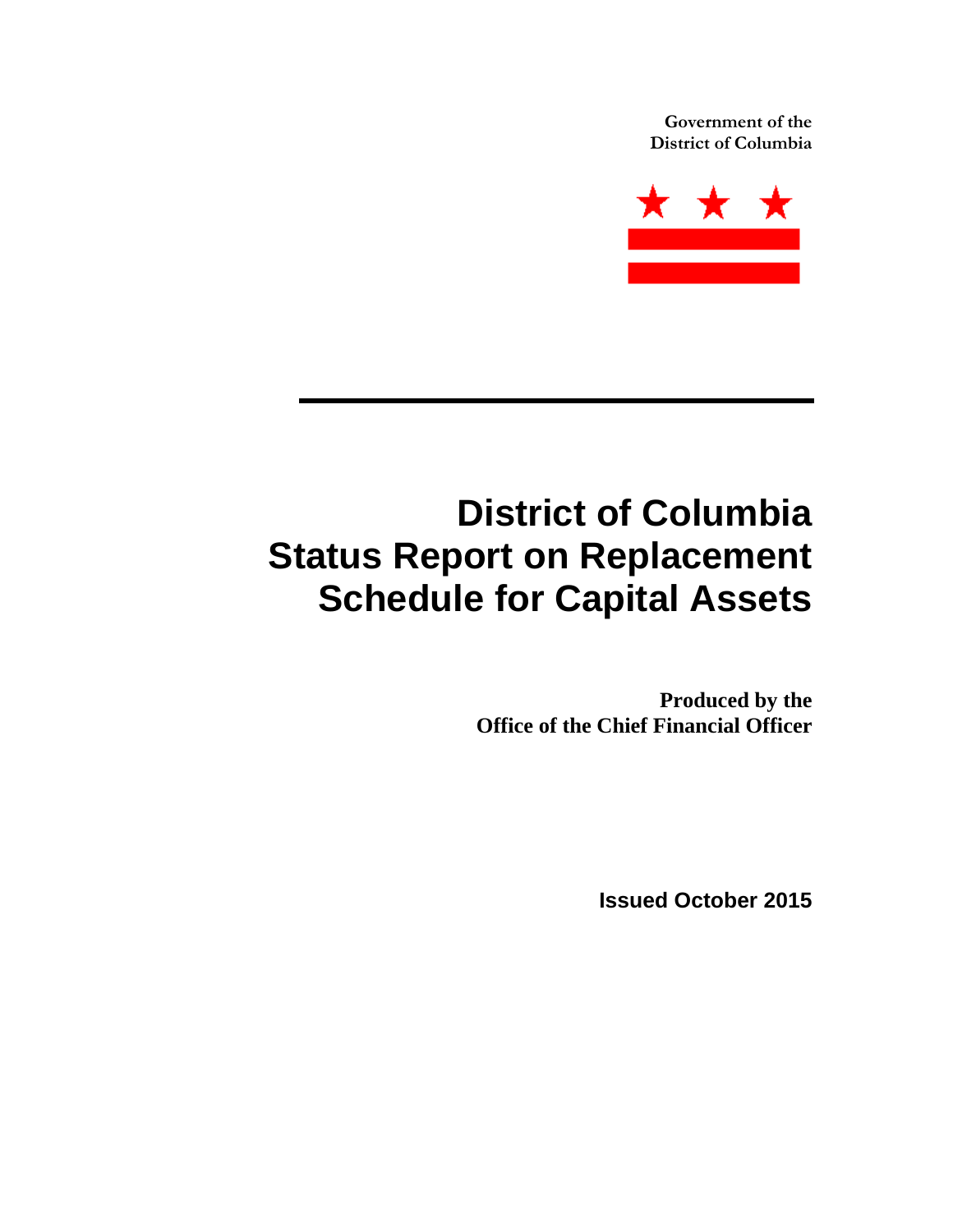(This page intentionally left blank)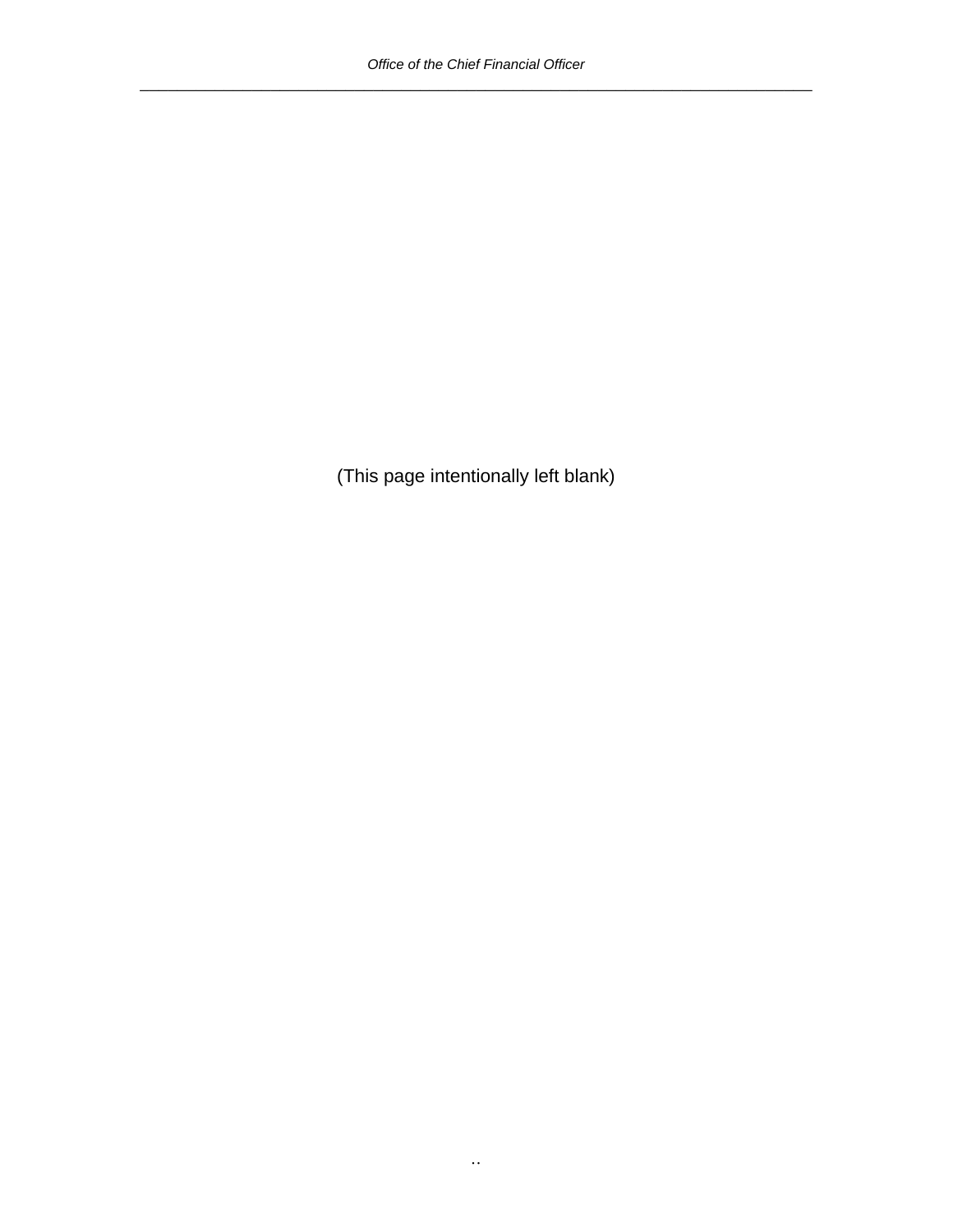District of Columbia: Status Report - Replacement Schedule for Capital Assets

## **Table of Contents**

| A Phased Approach to Developing a Replacement Schedule for Capital Assets 2 |  |
|-----------------------------------------------------------------------------|--|
|                                                                             |  |
|                                                                             |  |
|                                                                             |  |
|                                                                             |  |
|                                                                             |  |
|                                                                             |  |
|                                                                             |  |
|                                                                             |  |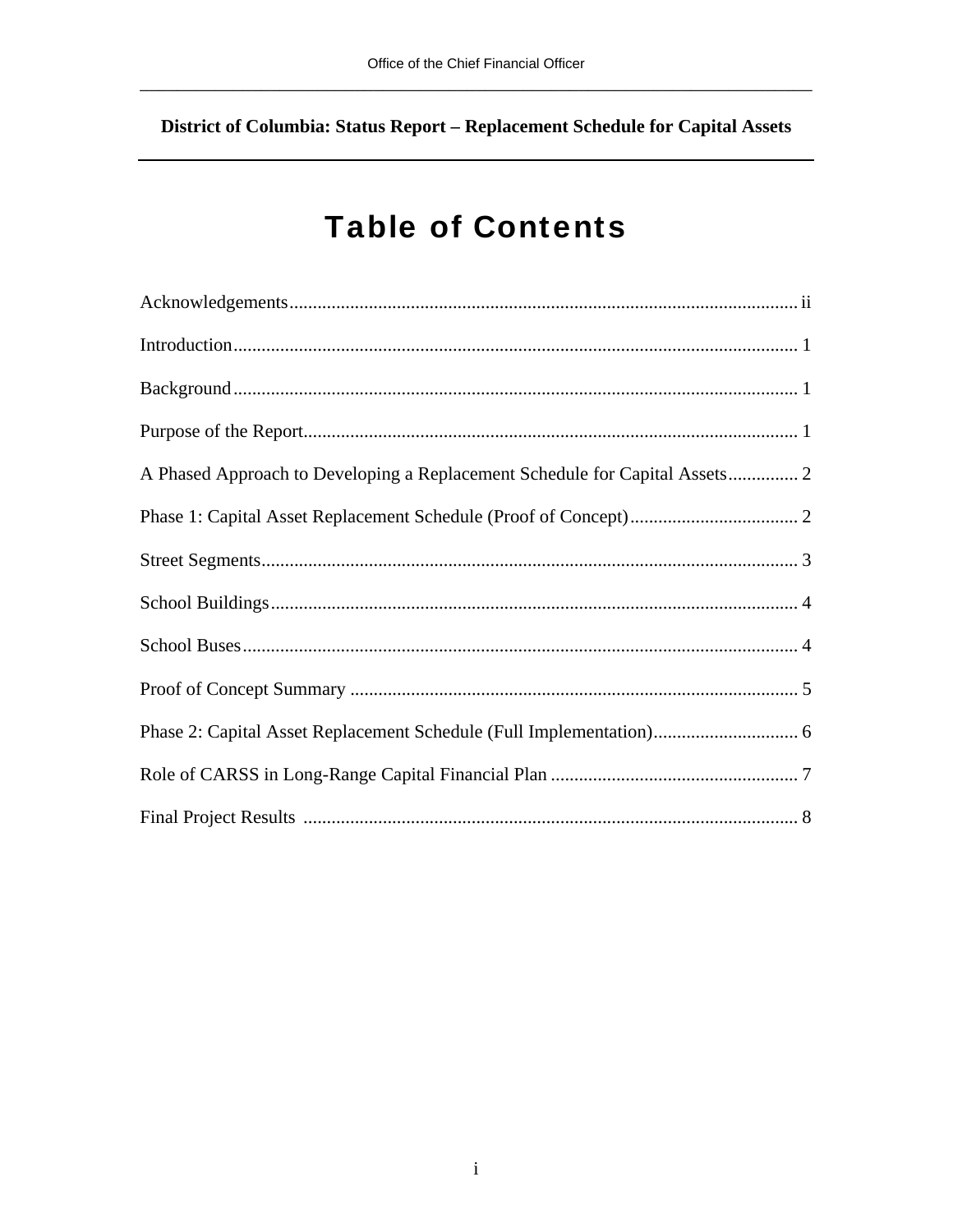#### **District of Columbia: Status Report – Replacement Schedule for Capital Assets**

## **Acknowledgements**

This report is a product of the District of Columbia Office of the Chief Financial Officer (OCFO). I would like to begin by acknowledging the leadership of City Administrator Rashad Young in assisting in the coordination of the various agencies in gathering the necessary data that was critical to this effort. I would also like to acknowledge the Agency Directors and staff members of DDOT, DGS/DCPS and OSSE that participated in the pilot project, contributed their asset data and knowledge and reviewed the pilot software solution for its efficacy as a District-wide enterprise solution that can be used to produce the Replacement Schedule for Capital Assets. I also acknowledge and thank David A. Clark, Director of Capital Improvements Program in the OCFO, as well as John E. McGaw, Director of Capital Improvements Program in the Executive Office of the Mayor, and David Bishop, Deputy Chief Technology Officer in the Office of the Chief Technology Officer for assisting with the formation of the working group, procurement of the software vendor and analysis of the pilot project. Finally, I would like to acknowledge Darryl Street, Senior Financial Policy Advisor, in the OCFO. He has been tasked by my office to lead the effort within the OCFO to produce a Replacement Schedule for Capital Assets, as well as a long-term capital financial plan. He has coordinated putting together the team to perform the research and analysis on this project, and he has compiled this report on behalf of the OCFO.

Jeffrey S. DeWitt Chief Financial Officer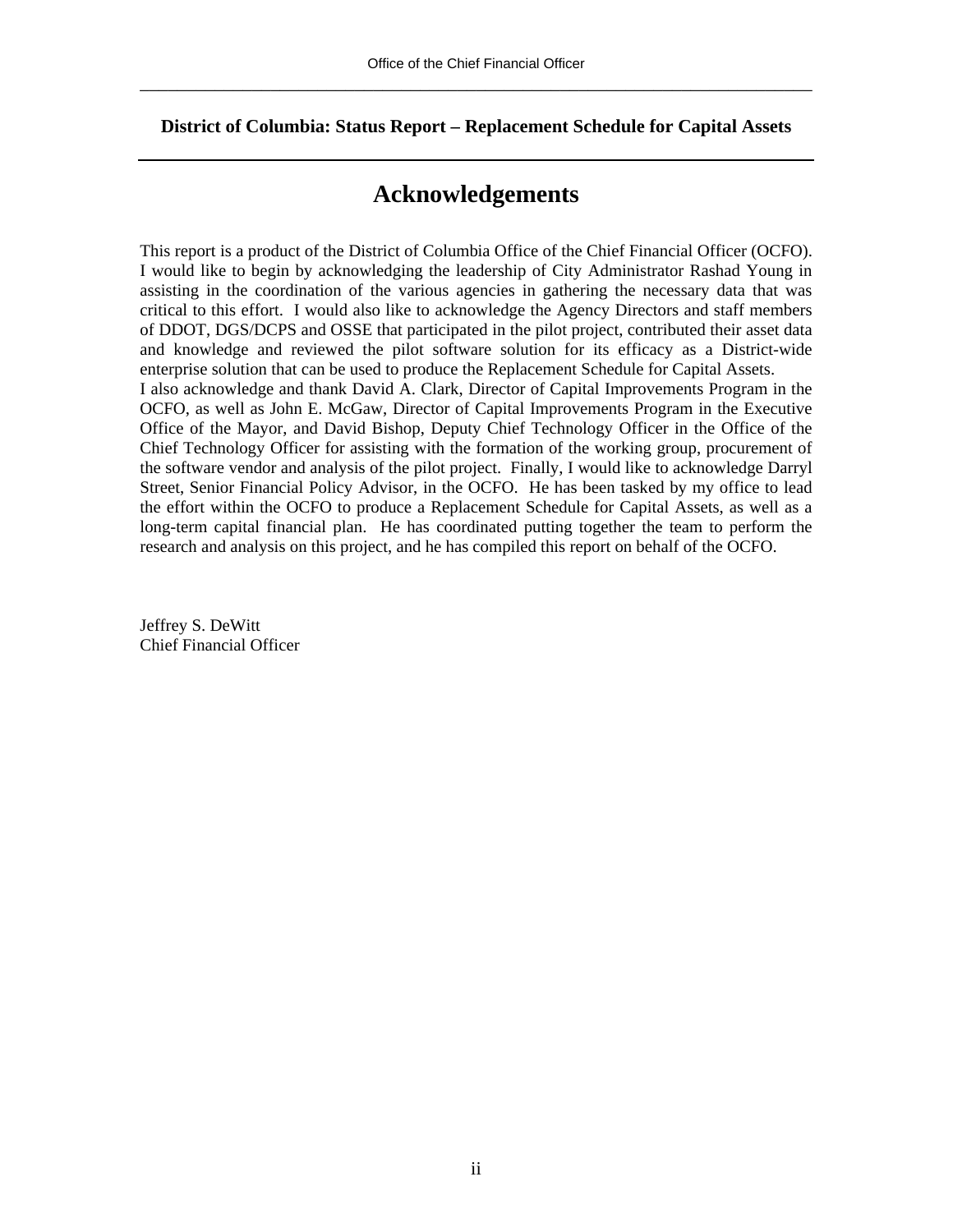#### **District of Columbia: Status Report – Replacement Schedule for Capital Assets**

### **Introduction**

The purpose of this report is to provide an update on the status of the development of a Replacement Schedule for Capital Assets as required by Council legislation. In response to a legislative requirement, a strategic team initiated earlier this year the process of developing a method to inventory all District-owned assets, gather information on their condition, and determine the costs of either maintaining or replacing those assets. The process consists of various phases that will be described in further detail in this report. These phases include: (1) a pilot project phase to test the viability of an asset management software solution to assist in the gathering of the needed information and estimation of replacement costs, and (2) the development of a large-scale, District-wide implementation of such a solution to record the entirety of all District-owned assets accurately project the cost of replacement and maintenance of those assets.

This report is intended to assist the Mayor, Council, agency directors, and other policymakers in understanding the scope of the effort to identify and assess the condition all of the District's assets, and second, to determine the cost to replace critical infrastructure.

#### **Background**

As part of the Fiscal Year 2015 Budget Support Act, effective February 26, 2015, the Council included a legislative requirement for the Office of the Chief Financial Officer (OCFO) to develop and report on a Replacement Schedule for Capital Assets in October of each year. The Chief Financial Officer's strategic plan, which was released in August 2014, included an initiative to develop a long-range capital financing plan for the District. In order to accomplish this goal it is critical to first create a centralized database of all District-owned assets and their respective condition, so that a calculation of the costs to maintain or replace those assets can be performed. Therefore, the legislative requirement introduced by the Council coincided with, and was complimentary to, the necessary work in support of the strategic initiative.

#### **Purpose of the Report**

This Replacement Schedule for Capital Assets will provide for the first time a detailed inventory of all District-owned assets on an enterprise-wide basis. Currently, each agency maintains records of its assets, although the condition of those records varies greatly. Certain agencies such as the District Department of Transportation (DDOT) and the Department of General Services (DGS) have the most current and comprehensive information on their assets. Having a comprehensive inventory of all District-owned assets is a first step in being able to develop an estimate of the cost of replacing those assets. The District must have an inventory of these assets, and an understanding of the maintenance and replacement costs, at not just an agency level, but also at an enterprise-wide level, in order to have a full understanding of the scope of the challenge in financing the District's capital infrastructure needs. It is also worth noting that maintaining an asset inventory and conducting condition assessments are best practices in asset management promulgated by the Government Finance Officers Association. *A system for assessing assets is*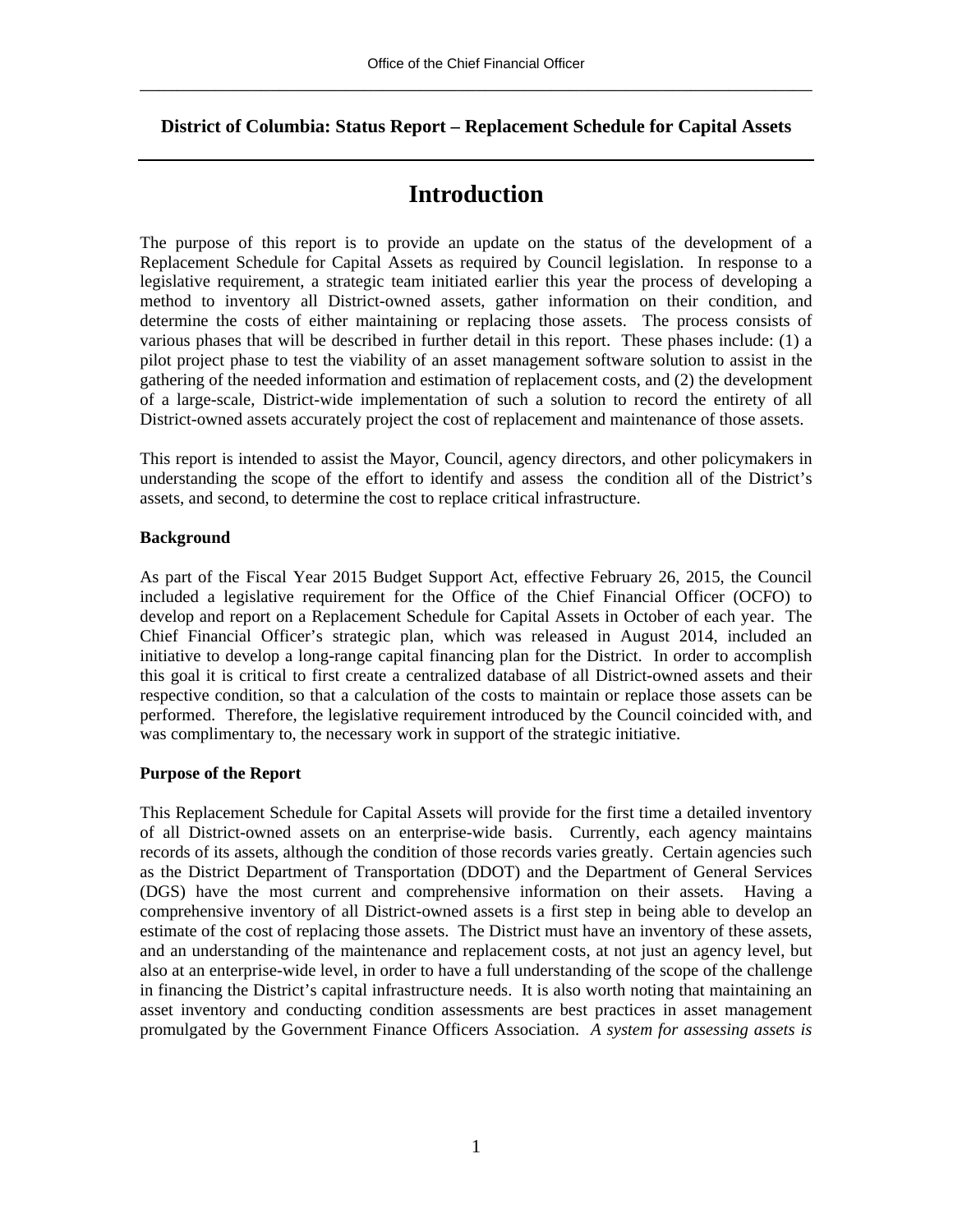*prerequisite to appropriately planning and budgeting for capital maintenance and replacement needs, in turn ensuring that assets are in conditions necessary to provide expected service levels*. 1

The inventory and assessment will allow the District to conduct better long-term asset management planning and financing to address the replacement of key infrastructure while minimizing negative impacts on residents, business owners, and on the District's financial stability. The benefits of a comprehensive asset management system include the following:

- Better prioritization of capital projects relative to long-term risks and costs
- Ability to determine optimal rehabilitation and maintenance schedules and processes
- Determination of financial impact of deferred capital maintenance
- Optimal timing of delivering new projects

#### **A Phased Approach to Developing a Replacement Schedule for Capital Assets**

In collaboration between the Mayor's office and the OCFO, initial meetings were held with key stakeholders to map out an approach to tackling this complex task. One of the first steps that occurred in this process was the creation of a steering committee to manage the development and implementation of the capital assets replacement schedule. The Steering Committee is comprised of various members from critical agencies with expertise in capital planning, information technology and finance. After numerous meetings and discussions by the steering committee on the current state of available asset data in the District, research on asset management plans of other jurisdictions and industry best practices, it was determined that the most effective approach would be to developed a phased implementation of the capital asset replacement schedule.

Furthermore, after extensive discussions with members of the District's capital budget team from both the OCFO and the Executive Office of the Mayor (EOM), it was determined that the availability of high-quality data on the type and condition of the District's assets varies widely from agency to agency. Since there is not currently a centralized system being used throughout the District to track these critical assets, it is left up to each agency to develop and maintain its own systems and procedures on how these assets are inventories and assessed. While some District agencies maintain their own extensive and up-to-date databases on their critical assets, other agencies have been less systematic in tracking their assets. Given this discrepancy in data quality between agencies, it was determined that it would most likely take between twelve and eighteen months to build a detailed and comprehensive database of all District-owned assets. Given the long-scope of that project it was determined that it was best for the District to proceed in this endeavor using a phased approach. This phased approach will allow the District to move forward with quickly building an asset database for those agencies that already have the proper quality of data in their existing records needed for this project, while simultaneously allowing the steering committee, and other stakeholders, to work with those agencies that will require more extensive work in order to improve the quality of their asset inventory data.

#### **Phase 1: Capital Asset Replacement Schedule (Proof of Concept)**

 $\overline{a}$ 

The steering committee determined that the District does not currently have an adequate software system in house to create a centralized database of all District-owned assets and their respective current conditions. As an initial step in developing a comprehensive database the District

<sup>&</sup>lt;sup>1</sup> Government Finance Officers Association, *Best Practice: Asset Maintenance and Replacement*, approved by the GFOA Executive Board March, 2010. Retrieved from: http://www.gfoa.org/asset-maintenance-and-replacement on  $9/26/15$ .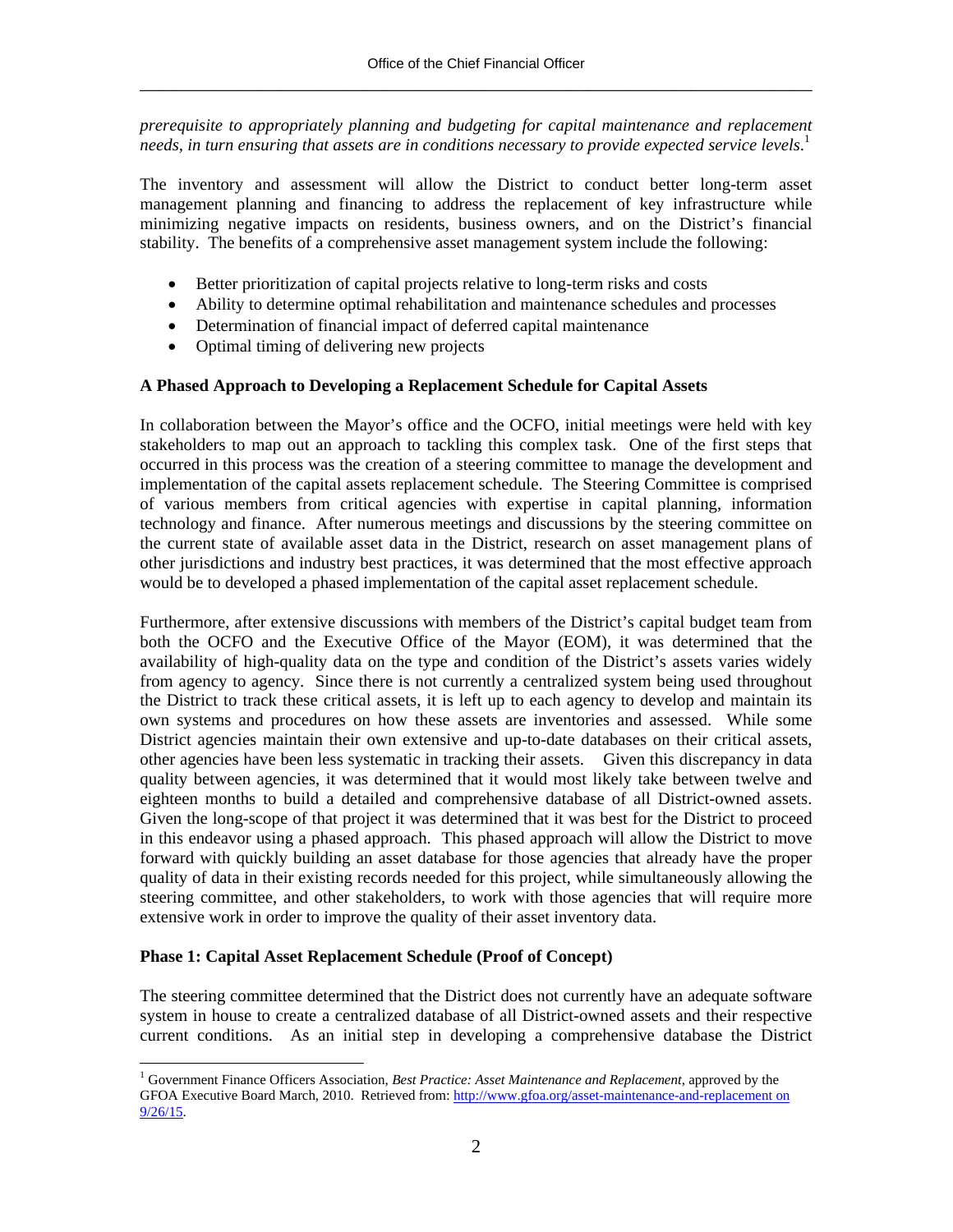developed a limited proof of concept for a capital asset replacement system. The proof of concept was intended to test asset management software on a portion of the District's assets that currently has good quality data prior to a more comprehensive District-wide implementation of any software. The steering committee managed the competitive selection process for the software vendor, and engaged Riva Modeling ("Riva"). Riva's Decision Support (DS) system was engaged for this purpose in a project called the Capital Asset Replacement Scheduling System, or "CARSS."

The steering committee also managed the selection of which assets would be included in the proof of concept and secured the participation of the agencies with responsibility for the assets. For the proof of concept, three distinct asset groups were entered into the CARSS project in order to test the viability of Riva's software platform. These three asset groups were chosen to be representative of the majority of the District's asset types: 1) *street segments*, representing pavement, or horizontal infrastructure managed by DDOT; 2) *school buildings*, representing all District-owned buildings managed by DGS and District of Columbia Public Schools (DCPS); and 3) *school buses*, representing fleet or rolling stock managed by the Office of State Superintendent of Education (OSSE). These assets were also selected because the District already had existing, high quality data for these particular asset groups.

#### **Street Segments**

With the cooperation of DDOT staff, the District's street segment data was successfully loaded into the proof of concept centralized database representing over 17,000 unique street segments, which represents all of the street segments in the District. It is important to note that street segments are very similar in their characteristics to alleys and sidewalks, two large segments of horizontal infrastructure that will need to be inventoried at a later date.

As a result of this effort, the District now has very specific information on each street segment and its condition down to the length and width of the street segment, its current age and remaining useful life, as well as its last inspection date. Given this information, the District is now better able to model and predict when the individual street segments will need minor repairs such as slurry seals and more major repairs such as a full mill and resurface. Not only does this information allow DDOT to better prioritize which streets needs to be repaired, but it also allows for better financial planning and management around the cost and timing of those necessary repairs. A sample of the data on one street segment, including the projected cost and timing of repairs to that street segment, that is now captured in our centralized database can be seen below. The ability now exists to model the repair and replacement cycle for this street segment, and all others, from its major work completed this year through the next 50-plus years of its useful life. CARSS gives the District the ability to model and customize an assets repair and replacement schedules based on any number of replacement strategies, from fairly simple strategies such as useful life to infinitely more complicated computations based on individual probability of failure curves and other risk related analytics for each individual asset. The chart below reflects just a portion of the data that now exists in a centralized database for each street segment in the District.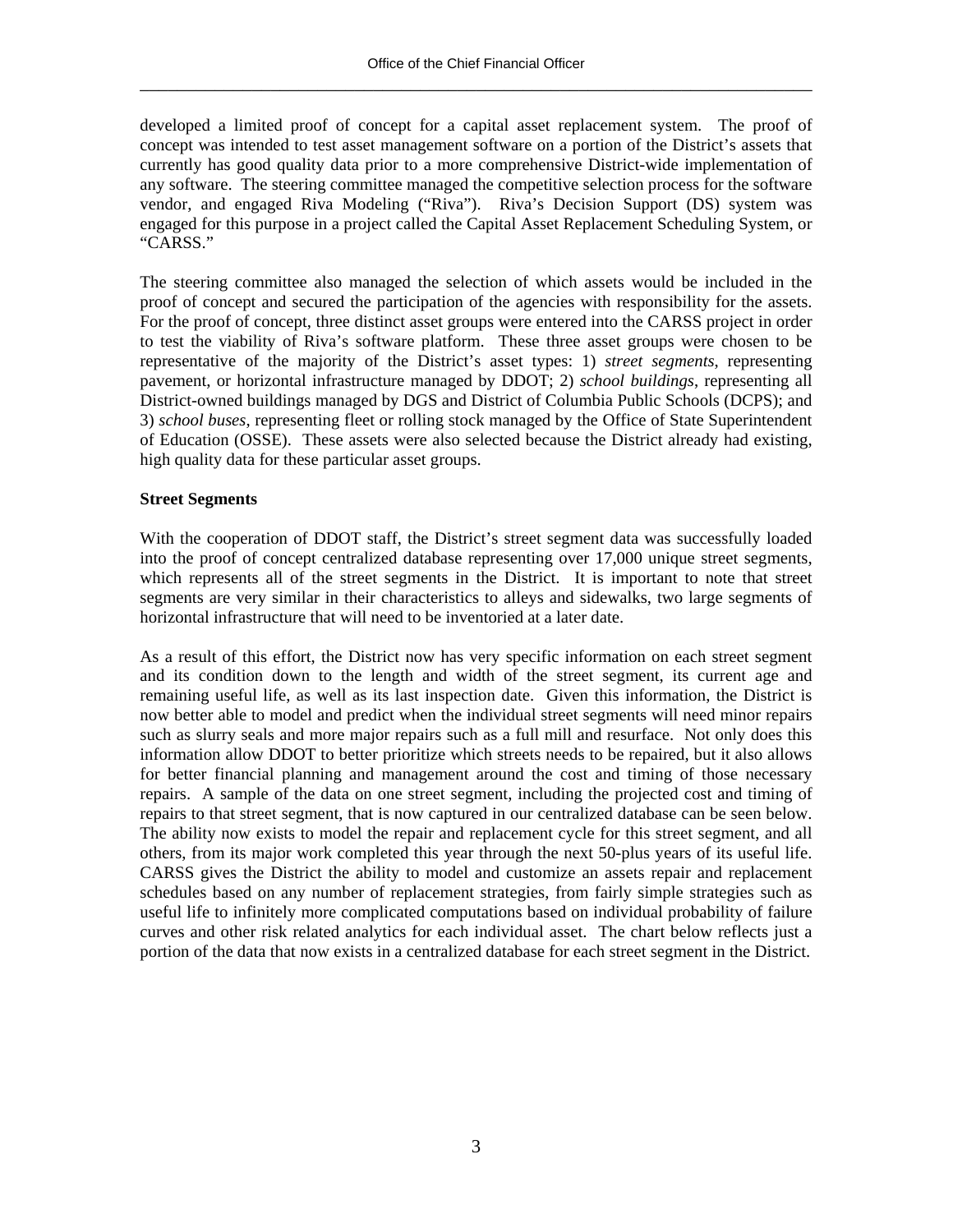#### Office of the Chief Financial Officer \_\_\_\_\_\_\_\_\_\_\_\_\_\_\_\_\_\_\_\_\_\_\_\_\_\_\_\_\_\_\_\_\_\_\_\_\_\_\_\_\_\_\_\_\_\_\_\_\_\_\_\_\_\_\_\_\_\_\_\_\_\_\_\_\_\_\_\_\_\_\_\_

| Name                                | <b>From Street</b>        | <b>To Street</b>       | Active<br>Date | Length<br>(f <sup>t</sup> ) | (f <sup>t</sup> ) | <b>Width</b> Current<br>Age | <b>Useful</b><br>Life | Inspection<br>Date |
|-------------------------------------|---------------------------|------------------------|----------------|-----------------------------|-------------------|-----------------------------|-----------------------|--------------------|
| 22ND ST NW - FLORIDA AVE NW -> R    |                           |                        |                |                             |                   |                             |                       |                    |
| ST NW                               | FLORIDA AVE NW            | R ST NW                | 8/27/1964      | 391.67                      | 14                | 51                          | 15                    | 4/27/2013          |
| Florida Ave NW - 22ND ST NW -> 22ND |                           | 22ND ST NW.            |                |                             |                   |                             |                       |                    |
| ST NW. MASSACHUSETTS AVE NW         | 22ND ST NW                | MASSACHUSFTTS AVF NW   | 8/27/1964      | 125.66                      | 48                | 51                          | 15                    | 8/11/2013          |
| Maryland Ave NE - BLADENSBURG RD    | <b>BLADENSBURG RD NE.</b> |                        |                |                             |                   |                             |                       |                    |
| NE, MORSE ST NE -> NEAL ST NE       | MORSE ST NF               | NFAI ST NF             | 11/1/1965      | 665.72                      | 51                | 50                          | 15                    | 8/5/2013           |
| WESTHALL DR NW - DEAD FND NW ->     |                           |                        |                |                             |                   |                             |                       |                    |
| <b>RIDGEVIEW WAY NW</b>             | DEAD FND NW               | RIDGEVIEW WAY NW       | 7/27/1971      | 215.68                      | 14                | 44                          | 15                    | 10/5/2013          |
| Macarthur Blvd NW - RIDGEVIEW WAY   |                           |                        |                |                             |                   |                             |                       |                    |
| NW -> LAVEROCK PL NW                | RIDGEVIEW WAY NW          | <b>I AVEROCK PL NW</b> | 8/27/1964      | 320.11                      | 24                | 51                          | 15                    | 7/22/2013          |
| Macarthur Blvd NW - LINGAN RD NW -> |                           |                        |                |                             |                   |                             |                       |                    |
| RIDGEVIEW WAY NW                    | <b>I INGAN RD NW</b>      | RIDGEVIEW WAY NW       | 8/27/1964      | 351.9                       | 40                | 51                          | 15                    | 7/22/2013          |
| Calvert St NW - LANIFR PL NW ->     |                           |                        |                |                             |                   |                             |                       |                    |
| CLIFFBOURNE PL NW                   | <b>LANIER PL NW</b>       | CLIFFBOURNE PL NW      | 8/27/1964      | 267.36                      | 24                | 51                          | 15                    | 7/9/2013           |
| Calvert St NW - ADAMS MILL RD NW -> |                           |                        |                |                             |                   |                             |                       |                    |
| <b>LANIER PL NW</b>                 | ADAMS MILL RD NW          | <b>LANIFR PL NW</b>    | 8/27/1964      | 148.1                       | 56                | 51                          | 15                    | 7/9/2013           |
| Eads St NE - DEAD END NE -> 55TH ST |                           |                        |                |                             |                   |                             |                       |                    |
| <b>NF</b>                           | DEAD FND NF               | 55TH ST NF             | 11/1/1965      | 440.19                      | 34                | 50                          | 15                    | 6/28/2013          |
| Harewood Rd NW - LINCOLN DR NW ->   |                           | ROCK CREEK CHURCH RD   |                |                             |                   |                             |                       |                    |
| ROCK CREEK CHURCH RD NW             | LINCOLN DR NW             | <b>NW</b>              | 11/1/1965      | 802.3                       | 11                | $50 -$                      | 15                    | 7/17/2013          |
| New Mexico Ave NW - 43RD ST NW ->   |                           |                        |                |                             |                   |                             |                       |                    |
| <b>SUTTON PL NW</b>                 | 43RD ST NW                | SUTTON PL NW           | 11/1/1965      | 148                         | 24                | 50                          | 15                    | 7/22/2013          |
| Stanton Ter SE - TOBIAS DR SE ->    |                           |                        |                |                             |                   |                             |                       |                    |
| TUBMAN RD SE                        | <b>TOBIAS DR SE</b>       | <b>TUBMAN RD SE</b>    | 8/23/1971      | 445.34                      | 24                | 44                          | 15                    | 3/11/2013          |

#### **School Buildings**

Similarly, a decision was made to model school buildings in the proof of concept to represent the vertical infrastructure, or buildings, that are owned by the District, because of the quality of the data currently maintained by DGS and DCPS in their respective databases. The thought process being that modeling a school building is no different than modeling other District-owned buildings, such as the John A. Wilson building, the Martin Luther King Jr. Memorial Library or the Anacostia Recreation Center. Through the proof of concept Riva was able to model information on all of the school buildings in the District, representing approximately 125 unique buildings. The data includes information on buildings that have already been involved in the school modernization program, as well as those yet to be modernized. The chart below reflects just a portion of the data that now exists in a centralized database for each school building in the District.

| <b>Name</b>                                              | <b>Bldg Square</b><br>Footage | <b>Current</b><br>Age | Last<br><b>Modernized</b><br>Year | Replacement<br>Cost(5) | Ward           |
|----------------------------------------------------------|-------------------------------|-----------------------|-----------------------------------|------------------------|----------------|
| ANACOSTIA HIGH SCHOOL - 1601 16TH STREET SE              | 247,900                       | 3                     | 1/1/2012                          | 158,656,000            | 8              |
| AMIDON ELEMENTARY SCHOOL - 401 I STREET SW               | 70,800                        | 3                     | 1/1/2012                          | 45,312,000             | 6              |
| BARRD ELEMENTARY SCHOOL - 430 DECATUR STREET NW          | 72,500                        | 12                    | 1/1/2003                          | 46,400,000             | 4              |
| BEERS ELEMENTARY SCHOOL - 3600 ALABAMA AVENUE SE         | 77,500                        | $\overline{2}$        | 1/1/2013                          | 49,600,000             | 7              |
| BRENT ELEMENTARY SCHOOL - 301 NORTH CAROLI AVENUE SE     | 47,500                        | 6                     | 1/1/2009                          | 30,400,000             | 6              |
| BRIGHTWOOD EDUCATIOL CAMPUS - 1300 NICHOLSON STREET NW   | 86,120                        | 11                    | 1/1/2004                          | 55,116,800             | 4              |
| BUNKER HILL EDUCATIOL CAMPUS - 1401 MICHIGAN AVENUE NE   | 69,400                        | 3                     | 1/1/2012                          | 44,416,000             | 5              |
| BURROUGHS EDUCATIOL CAMPUS - 1820 MONROE STREET NE       | 63,900                        | 6                     | 1/1/2009                          | 40,896,000             | 5              |
| BURVILLE ELEMENTARY SCHOOL - 801 DIVISION AVENUE NE      | 95,000                        | 5                     | 1/1/2010                          | 60,800,000             | $\overline{7}$ |
| CARDOZO EDUCATIOL CAMPUS - 1200 CLIFTON STREET NW        | 355,400                       | 2                     | 1/1/2013                          | 227,456,000            | 1              |
| <b>ICLEVELAND ELEMENTARY SCHOOL - 1825 8TH STREET NW</b> | 53,000                        | 11                    | 1/1/2004                          | 33,920,000             | 1              |
| COLUMBIA HEIGHTS EDUCATION CAMPUS - 3101 16TH STREET NW  | 325,217                       | 9                     | 1/1/2006                          | 208,138,880            | $\mathbf{1}$   |
| DEAL MIDDLE SCHOOL - 3815 FORT DRIVE NW                  | 143,700                       | 5                     | 1/1/2010                          | 91,968,000             | 3              |
| <b>IDREW ELEMENTARY SCHOOL - 5600 EADS STREET NE</b>     | 72,800                        | 5                     | 1/1/2010                          | 46,592,000             | 7              |
| EASTERN HIGH SCHOOL - 1700 EAST CAPITOL STREET NE        | 288,800                       | 5                     | 1/1/2010                          | 184,832,000            | 6              |

#### **School Buses**

Finally, the decision was made to model school buses in the proof of concept to represent the rolling stock, or fleet of vehicles, that are owned by the District, because of the quality of the data currently maintained by OSSE in their database. Riva was able to model all of the school buses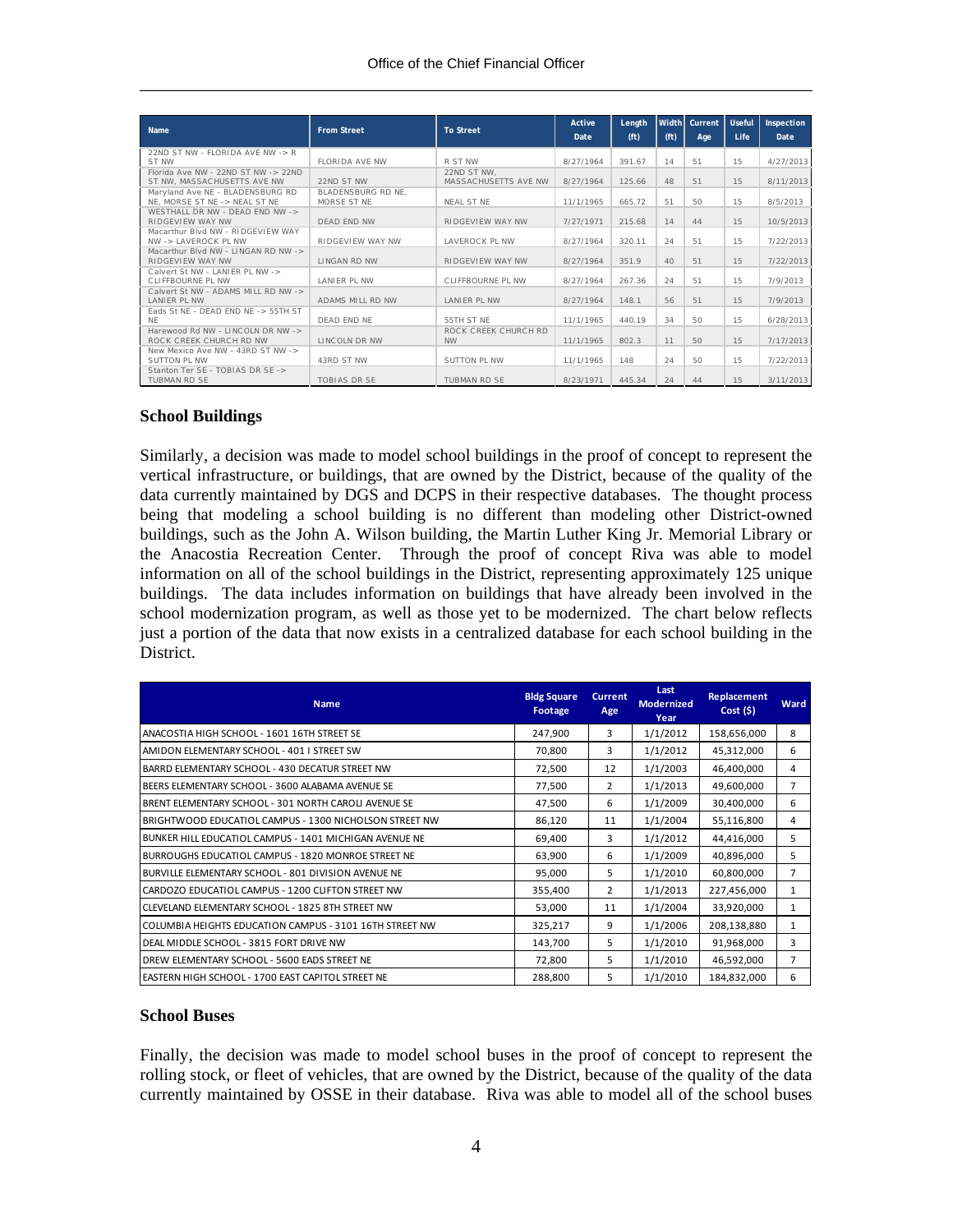in the District's fleet, representing 621 unique vehicles. Furthermore, CARSS now provides the ability to separate the key, non-vehicle related components, such as the navigation systems and wheel chair lifts for their own separate maintenance and replacement schedules apart from the physical buses, since they will all degrade and require replacement on separate schedules. Being able to successfully separate out critical components from the vehicle in which they are housed will be key in successfully modeling other District fleet in the future that similarly have critical equipment that will need to be replaced on separate schedules from the vehicles that they are housed within, such as police, fire and EMS vehicles. As you can see from the information in the chart below, the system allows the user to track individual buses by their respective bus ID numbers or VIN numbers, as well as their active dates, mileage or storage lot location. This information will assist OSSE in developing more detailed assessments on when individual buses need to be replaced, either by useful life calculations or mileage or some combination of the two.

| <b>Bus</b><br><b>Number</b> | <b>VIN</b>        | Active<br>Date | <b>Status</b> | <b>Useful</b><br><b>Life</b> | Vehicle<br>Mileage | Location   | Condition*<br>$\sqrt{a}$ of 2015) |
|-----------------------------|-------------------|----------------|---------------|------------------------------|--------------------|------------|-----------------------------------|
| 5679                        | 1GB3G2BG3E1205624 | 12/17/2014     | Active        | $\overline{7}$               | 2,248              | 5th        | 99.83                             |
| 5675                        | 1GB3G2BG2E1207493 | 12/17/2014     | Active        | $\overline{7}$               | 2,573              | 5th        | 99.83                             |
| 5682                        | 1GB3G2BG6E1206055 | 12/12/2014     | Active        | 7                            | 1,864              | 5TH        | 99.83                             |
| 5696                        | 1GB3G2BG4E1207284 | 12/10/2014     | Active        | $\overline{7}$               | 1,034              | 5th        | 99.83                             |
| 5698                        | 1GB3G2BG8E1206820 | 12/10/2014     | Active        | 7                            | 1,674              | 5TH        | 99.83                             |
| 5699                        | 1GB3G2BG2E1207056 | 12/10/2014     | Active        | $\overline{7}$               | 1,330              | 5th        | 99.83                             |
| 5689                        | 1GB3G2BG5E1205608 | 12/10/2014     | Active        | $\overline{7}$               | 2,330              | 5th        | 99.83                             |
| 5659                        | 1GB6G5BG3E1201541 | 9/22/2014      | Active        | $\overline{7}$               | 760                | <b>SW</b>  | 99.83                             |
| 5656                        | 1GB3G2BGXE1201439 | 9/22/2014      | Active        | $\overline{7}$               | 1,003              | <b>SW</b>  | 99.83                             |
| 5653                        | 1GB3G2BGXE1200937 | 9/22/2014      | Active        | $\overline{7}$               | 748                | <b>SW</b>  | 99.83                             |
| 5650                        | 1GB3G2BG3E1200732 | 9/22/2014      | Active        | $\overline{7}$               | 756                | <b>SW</b>  | 99.83                             |
| 5654                        | 1GB3G2BG4E1200349 | 9/22/2014      | Active        | $\overline{7}$               | 755                | <b>SW</b>  | 99.83                             |
| 5655                        | 1GB3G2BGXE1201358 | 9/19/2014      | Active        | 7                            | 784                | <b>SW</b>  | 99.83                             |
| 5633                        | 1FDEE4FL2EDA19354 | 2/18/2014      | Active        | $\overline{7}$               | 10                 | Adams      | 99.83                             |
| 5611                        | 1FDEE4FL0EDA19384 | 1/31/2014      | Active        | 7                            | 6,679              | <b>NYA</b> | 99.83                             |

\*A condition of 100.00 equals a new vehicle.

#### **Proof of Concept Summary**

The proof of concept was completed and "went live" in mid-July, 2015. The software was successfully able to load the data of the various agencies from their existing varied databases into CARSS and run numerous queries and reports to test both the accuracy of the data and model the current maintenance and replacement strategies in use by the participating agencies. Since this was a proof of concept the data provided by the various participating agencies was loaded as onetime, static information, or flat-file data load. In the future when the full system is implemented, CARSS will be linked directly to the various databases currently maintained by the various agencies. This will allow for near instantaneous updates of information whenever each agency makes changes within their own individual databases.

Given the relatively short time frame of the proof of concept, the steering committee did not seek independent cost replacement strategies in this phase, rather the goal was to demonstrate the software's ability to accurately model the current repair and replacement strategies employed by the participating agencies. Representatives of Riva demonstrated the system and trained the various department users on the software analysis tools. To this point, feedback from all of the various agencies that participated in the proof of concept has been very positive. The steering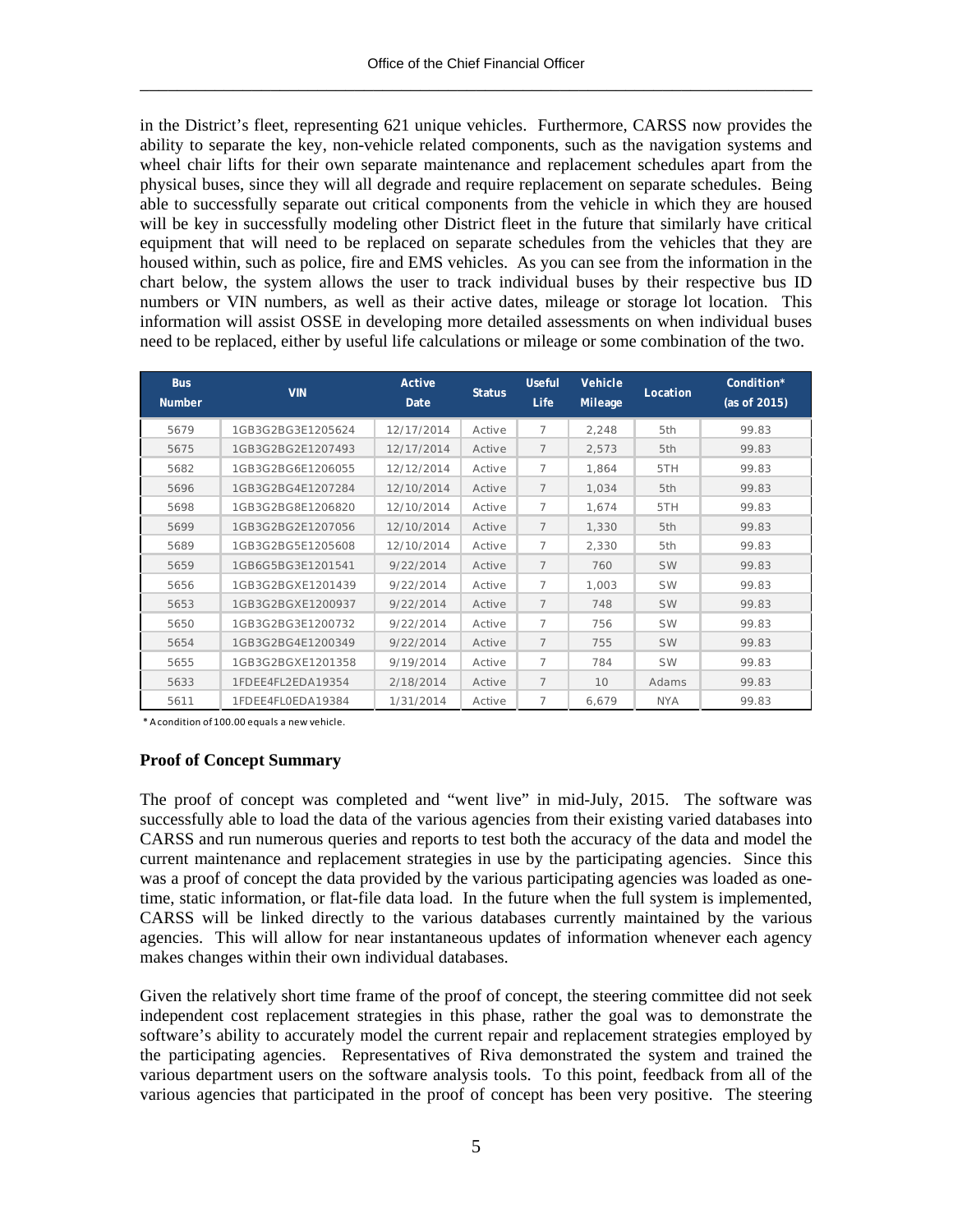committee has conducted several follow up meetings with each agency, and has obtained from each agency a signed decision point memo indicating the agency's satisfaction with the proof of concept, and their willingness to recommend moving forward with the larger implementation of Riva's asset management software solution for the District's asset management and replacement needs.

#### **Phase 2: Capital Asset Replacement Schedule (Full Implementation)**

OCTO is preparing to release the detailed scope of work to finalize the contract with the software vendor to assist the District in the design and implementation of the full, bottom-up approach to a District-wide asset management software solution. This second, and much more granular, phase of the capital asset replacement schedule will gradually populate the CARSS system with all District-owned asset data. Coordinated by the steering committee, the selected software vendor and the various District departments will work together to add assets to CARSS, one category at a time. After each asset category has been added to the system, the software vendor will train the agency end-users on its use and full analytical capabilities.

Generally, the data population process will proceed in order of asset categories with the best data to those with the poorest data. Where adequate asset data does not exist, condition assessments will have to be performed based on specifications designed to meet CARSS requirements. This work can be in progress while the software vendor works with data that is already available. Since the quality of data for all of the District's various assets is unknown at this time, it is difficult to provide a timeline with any degree of certainty for the full implementation of CARSS District-wide. However, in consultation with Riva, the steering committee anticipates that full implementation will take between twelve and eighteen months. Below is a very general timeline for the implementation of CARSS District-wide, based on discussions with the software vendor Riva Modeling. This schedule is a realistic estimate of their best assessment of the complexity of this project, however the schedule could be delayed if the state of data on other District assets that has yet to be assessed proves to be deficient, requiring additional effort. Additionally, a project manager from within OCTO will be appointed to handle the technical implementation of the software on the District's servers, as well as acting as the technical liaison with the software vendor. The project manager will also be responsible for coordinating the integration of CARSS with the existing databases from each agency, so that as the respective data is tracked and updated by each agency in their respective systems, it is also seamlessly updated in the centralized database on a regular schedule.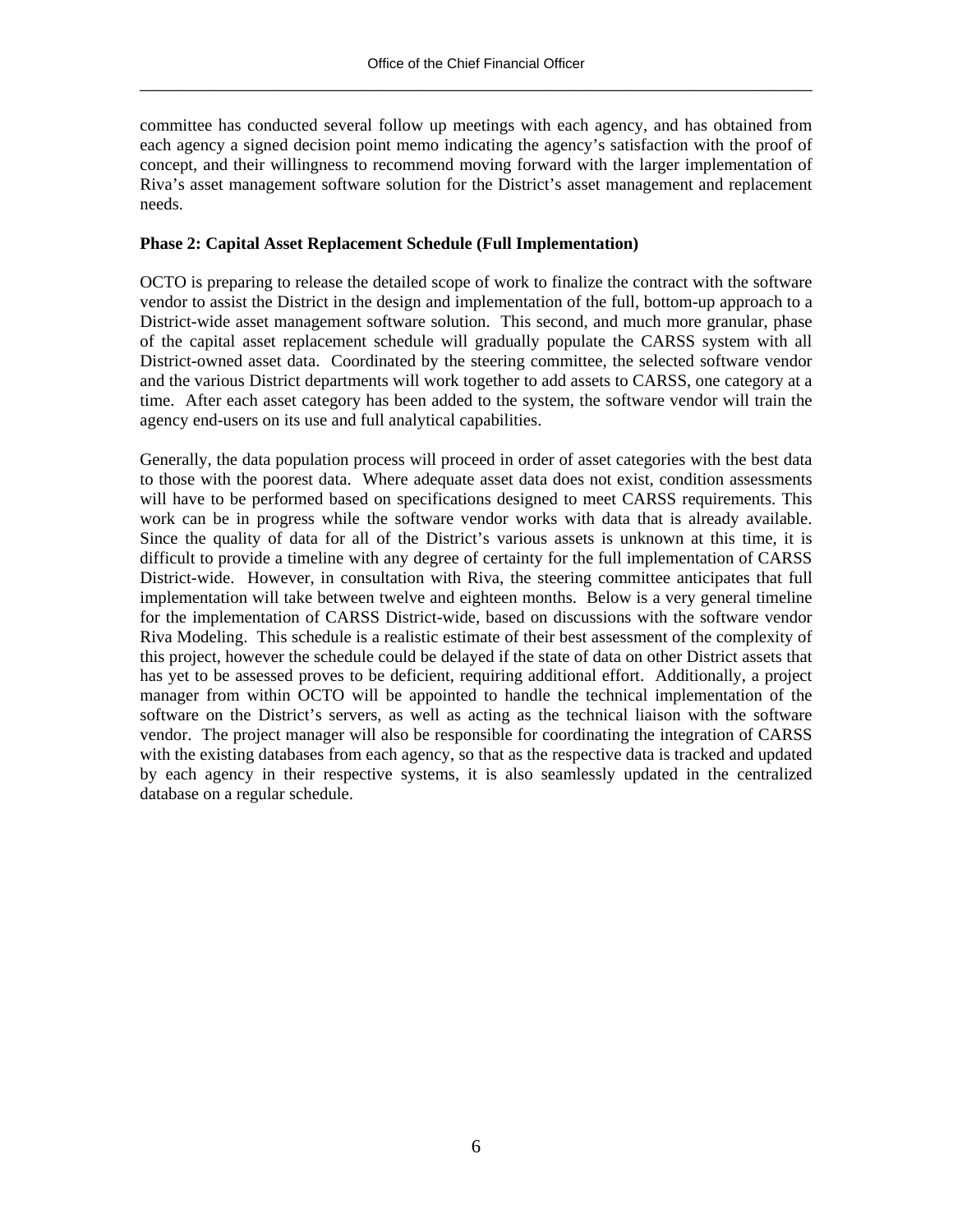| <b>Date</b>  | <b>Task</b>                                                      |  |  |  |  |
|--------------|------------------------------------------------------------------|--|--|--|--|
| October-15   | Statement of Work made public/ contract awarded                  |  |  |  |  |
| November-15  | Project Initiation                                               |  |  |  |  |
| December-15  | Solution Design Workshops with various agencies                  |  |  |  |  |
| February-16  | (begin data gathering and identify agencies with deficient data) |  |  |  |  |
| March-16     | Model Prototype Configuration                                    |  |  |  |  |
| April-16     | Initial Model Configuration                                      |  |  |  |  |
| May-16       | Integration design and development/live link to source databases |  |  |  |  |
| July-16      |                                                                  |  |  |  |  |
| August-16    | Data follow up for agencies identified with poor source data     |  |  |  |  |
| September-16 | Prototype reconfiguration                                        |  |  |  |  |
| October-16   | Project Final preparation                                        |  |  |  |  |
| November-16  | Data migration and final training                                |  |  |  |  |
| December-16  |                                                                  |  |  |  |  |
| January-17   | User acceptance training                                         |  |  |  |  |
| February-17  | Project "Go Live"                                                |  |  |  |  |
| March-17     | Project support phase and additional training                    |  |  |  |  |
| $May-17$     |                                                                  |  |  |  |  |

#### **Role of CARSS in Development of a Long-Range Capital Financial Plan**

Currently the asset management system includes detailed information on the District's school buildings, street segments and school buses, which constitute approximately 30% of the District's total assets. Significant effort will be required over the next 12 to 18 months to add the District's remaining assets such as sidewalks, alleys, bridges, public buildings, and other fleet and equipment required to fully utilize CARSS for developing annual capital plans, as well as the long-range capital financial plan.

In the future, when CARSS is completely populated, capital and financial plans will be developed using granular data that is derived from the rehabilitation or replacement needs of each capital asset in every agency, combined with needs for new capital assets. While CARSS will not be fully utilized until all of the detailed asset data is added to the system, the tool will be available to assist the Mayor's office in the fiscal year 2017 capital budget formulation for those assets already entered into CARSS. This added capability, along with the ability to add new capital assets, should significantly improve upon last year's process.

For the initial development of the long-range capital financial plan, the detailed asset data on street segments, school buildings and school buses will be used, along with high-level estimates of the other facilities, as well as an estimate of new capital needs for the next 15 years. In addition to the estimated future capital needs of the District, CARSS will also allow for the incorporation of future capital needs of the Washington Metropolitan Area Transit Authority ("WMATA"), which represents a significant portion of the District's annual capital expenditures. The model will be refined as the full compliment of assets are added to CARSS over the next 12 to 18 months, which will allow for more refined planning and sensitivity analyses, such as the impact of deferred maintenance, capital cost escalation and the impact of reduced operations costs for higher maintenance levels. Each year, as the detailed information is improved, capital planning should significantly improve.